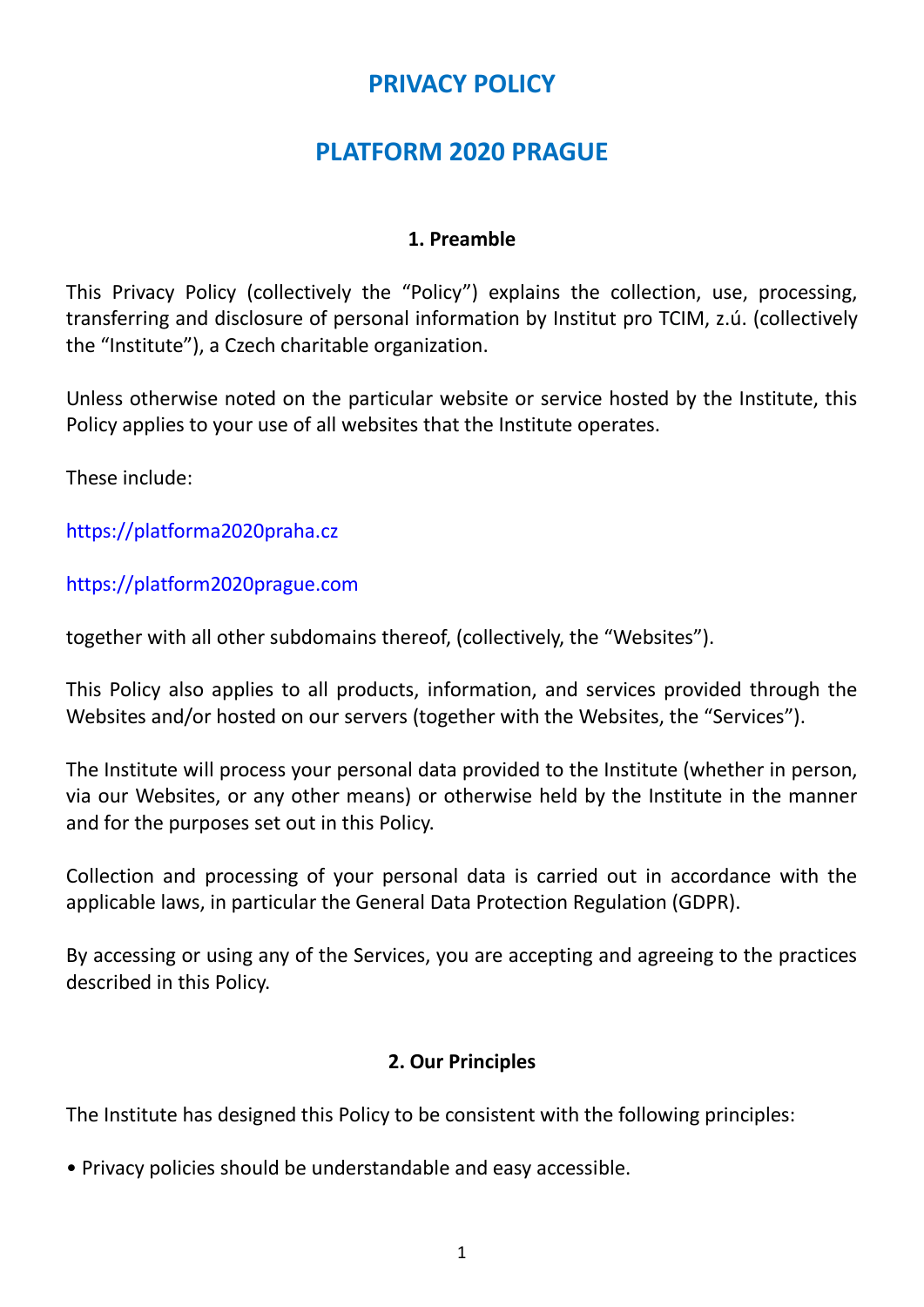• Data collection, storage, and processing should be simplified as much as possible in order to increase security, ensure consistency and make these practices easy for users to understand.

• Data practices should always meet the reasonable expectations of users.

## **3. Personal Information Institute Collects and How it is Used**

The term "personal information" means information that would allow someone to identify you, including your name, email address, IP address, or other information from which someone could deduce your identity.

## Events:

When you sign up for an event hosted or supported by the Institute, for a project organized or delivered by the Institute (hereinafter the "Event") you will be asked to provide some personal information, including your name, email address, and other information as needed.

The Institute collects and uses this personal information pursuant to its legitimate interest in organizing and running the relevant Event.

The Institute may share your personal information with partner organizations and volunteers for the purpose of organizing and running the event and related activities.

If required by law, the Institute may share your personal data with government authorities or law enforcement bodies, with external advisors and with other personnel who are subject to confidentiality obligation.

## Website Analytics:

When you visit the Websites or use the Services, the Institute may collect some information about your activities through tools such as Google Analytics and through its server logs.

The type of information that the Institute collects focuses on general information such as country or city where you are located, pages visited, time spent on pages, information about the browser you are using, etc.

The Institute collects and uses this information pursuant to its legitimate interest in maintaining and enhancing the security and utility of the Services.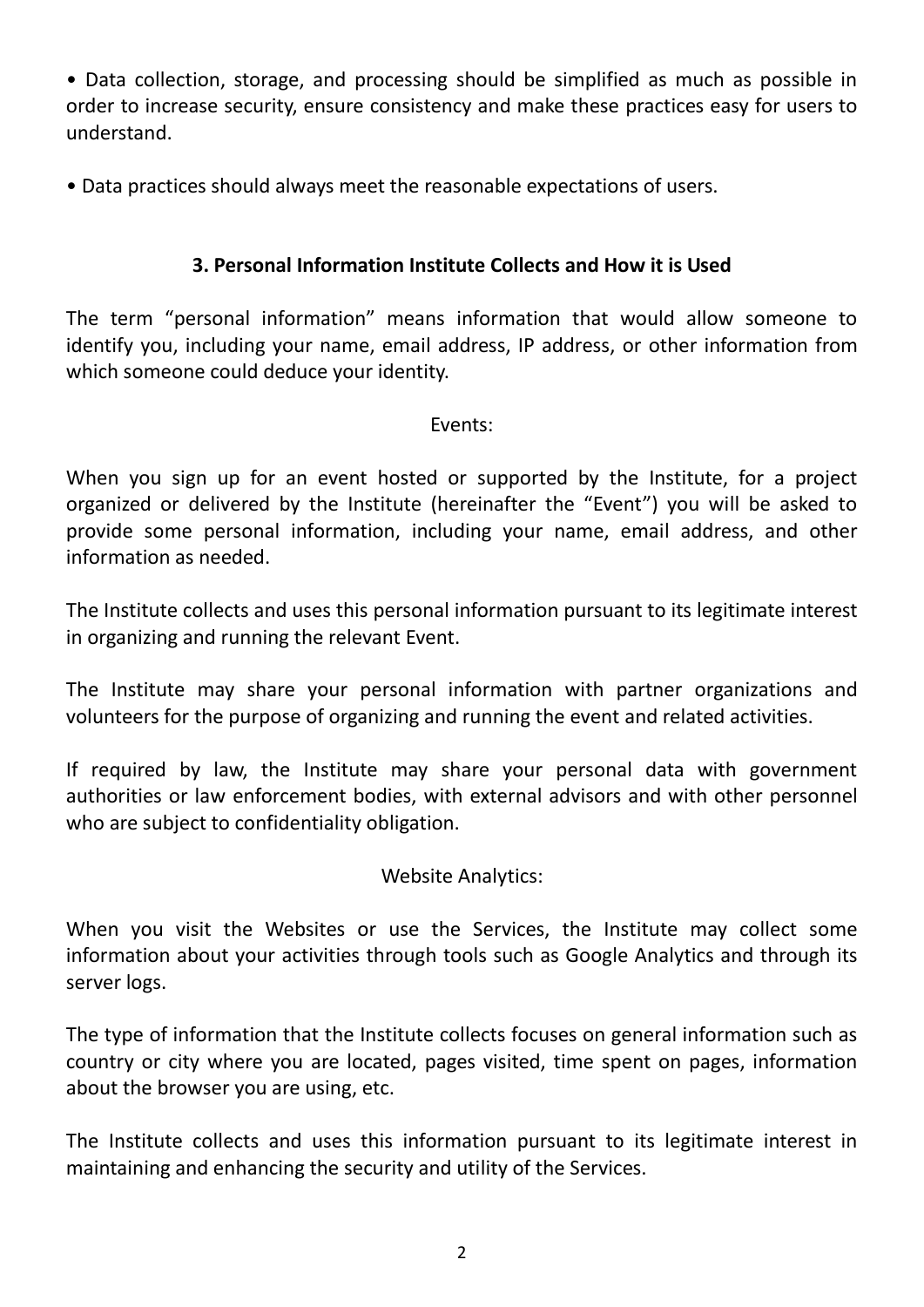The information which the Institute gathers and processes is used in the aggregate to spot trends without deliberately identifying individuals.

Note that you can learn about Google's practices in connection with its analytics services and how to opt out of it by downloading the Google Analytics opt-out browser add-on, available at: https://tools.google.com/dlpage/gaoptout.

Emails and Newsletters:

When you sign up to receive updates from the Institute or subscribe to one of its mailing lists, you will be asked to provide some personal information.

The Institute collects and uses this personal information pursuant to its legitimate interest in providing news and updates to, and collaborating with, its supporters and volunteers.

You may unsubscribe from the Institute's mailing list at any time by clicking on the "unsubscribe" link at the bottom of each newsletter.

Other Voluntarily Provided Information:

When you provide feedback to the Institute or otherwise submit personal information the Institute, the Institute collects and uses this personal information pursuant to its legitimate interest in furtherance of the particular program or activity to which you provided feedback or other input.

## **4. Using of pictures or videos from Events**

All photos and/or video recordings from the Events depicting you with your acknowledgment or consent shall be used solely for reporting, documentary or eventually propagation purposes of the Institute or its partners.

You are not entitled to any reward for such use.

In case the Institute would like to make a picture or video exceeding these above mentioned purposes, you will be asked for a separate consent.

#### **5. Access to Your Personal Information**

You are generally entitled to access any personal information that the Institute holds and to have inaccurate data corrected or removed.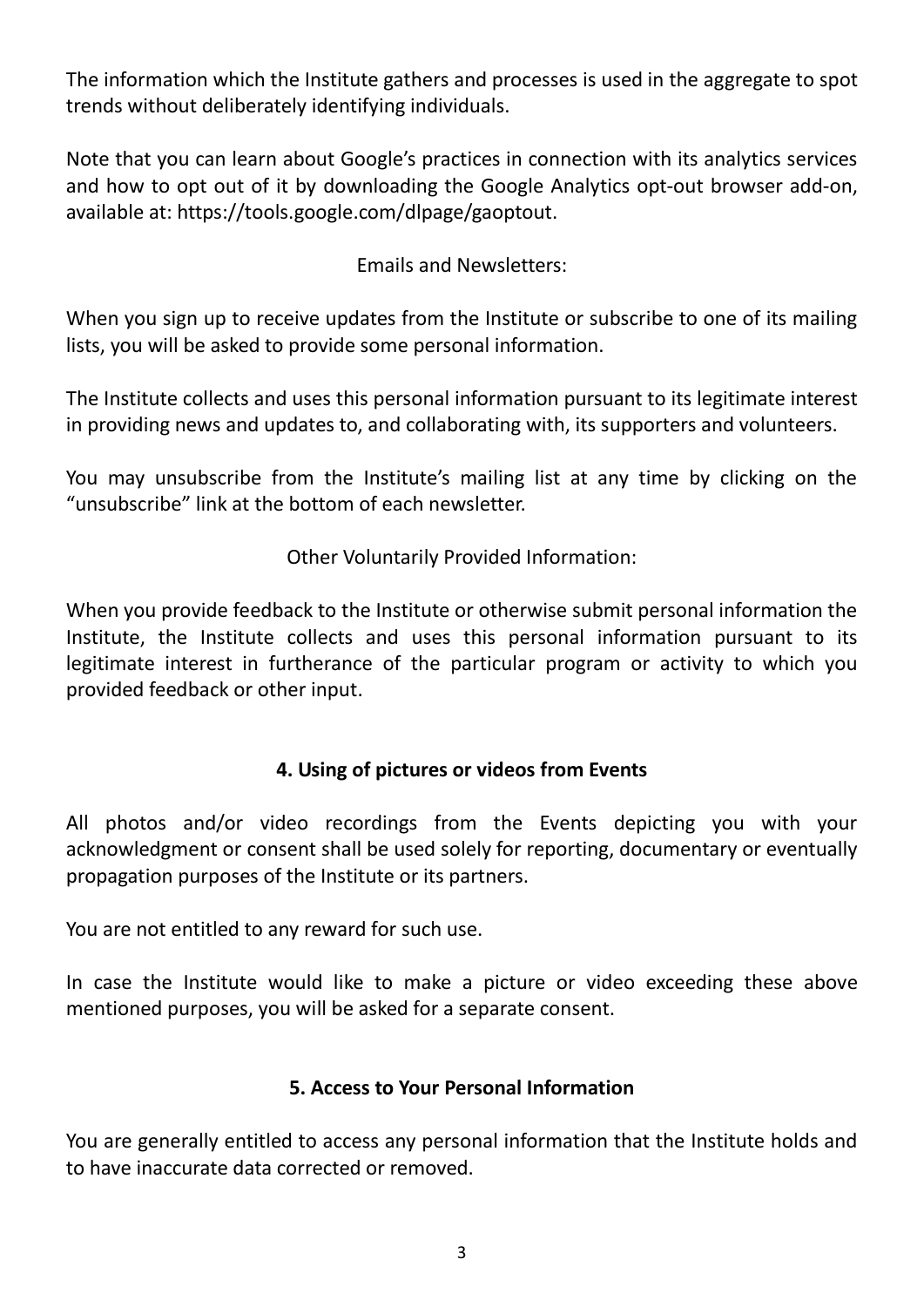In some instances, you may also have the legitimate right to object or restrict the processing or transfer of personal information.

If you wish to exercise any of these rights, please write to:

#### [info@itcim.org](mailto:info@itcim.org)

explaining your request.

You also have the right to go directly to the relevant supervisory authority, but the Institute encourages you to contact the Institute so that the Institute may resolve your concerns directly as best as possible.

## **6. Disclosure of Your Personal Information**

The Institute does not disclose personal information to third parties except as specified elsewhere in this Policy.

#### **7. Security of Your Personal Information**

The Institute has implemented reasonable physical, technical, and organizational security measures for personal information that the Institute processes, witch safeguards against accidental or unlawful destruction, or accidental loss, alteration, unauthorized disclosure or access, in compliance with applicable law.

However, no website can fully eliminate security risks.

Third parties may circumvent Institute's security measures and unlawfully intercept or access transmissions or private communications.

If any data breach occurs, the Institute will post a distinct notice to the Websites and comply with all other applicable data privacy requirements including, when required, personal notice to you if you have provided and the Institute has maintained an email address for you.

## **8. Third Party Service Providers**

The Institute uses many third party service providers in connection with the Services, including website hosting services, database management and many more.